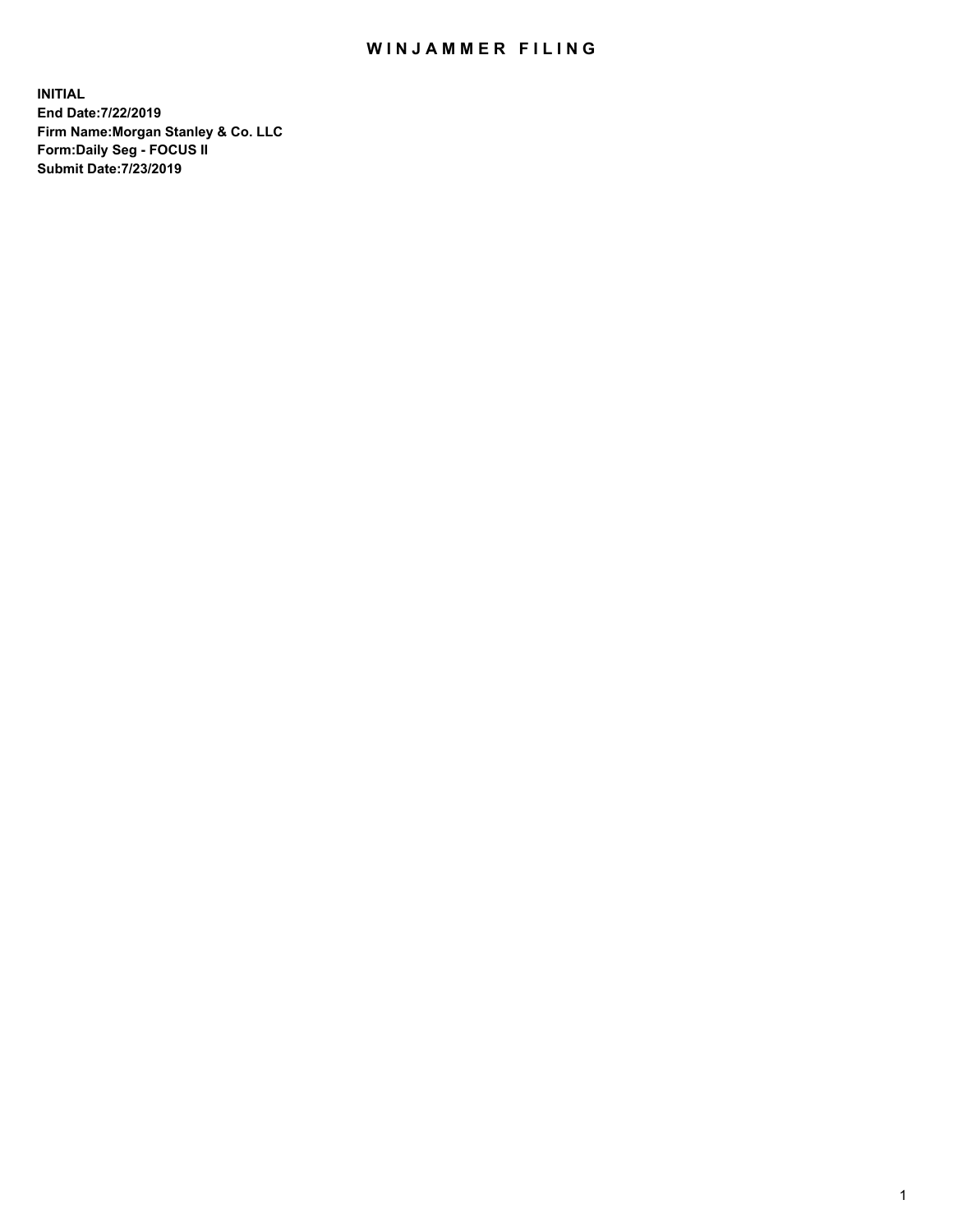**INITIAL End Date:7/22/2019 Firm Name:Morgan Stanley & Co. LLC Form:Daily Seg - FOCUS II Submit Date:7/23/2019 Daily Segregation - Cover Page**

| Name of Company                                                                                                                                                                                                                                                                                                                | Morgan Stanley & Co. LLC                               |
|--------------------------------------------------------------------------------------------------------------------------------------------------------------------------------------------------------------------------------------------------------------------------------------------------------------------------------|--------------------------------------------------------|
| <b>Contact Name</b>                                                                                                                                                                                                                                                                                                            | <b>Ikram Shah</b>                                      |
| <b>Contact Phone Number</b>                                                                                                                                                                                                                                                                                                    | 212-276-0963                                           |
| <b>Contact Email Address</b>                                                                                                                                                                                                                                                                                                   | Ikram.shah@morganstanley.com                           |
| FCM's Customer Segregated Funds Residual Interest Target (choose one):<br>a. Minimum dollar amount: ; or<br>b. Minimum percentage of customer segregated funds required:% ; or<br>c. Dollar amount range between: and; or<br>d. Percentage range of customer segregated funds required between:% and%.                         | 235,000,000<br><u>0</u><br><u>00</u><br>0 <sub>0</sub> |
| FCM's Customer Secured Amount Funds Residual Interest Target (choose one):<br>a. Minimum dollar amount: ; or<br>b. Minimum percentage of customer secured funds required:% ; or<br>c. Dollar amount range between: and; or<br>d. Percentage range of customer secured funds required between:% and%.                           | 140,000,000<br><u>0</u><br>0 <sub>0</sub><br>00        |
| FCM's Cleared Swaps Customer Collateral Residual Interest Target (choose one):<br>a. Minimum dollar amount: ; or<br>b. Minimum percentage of cleared swaps customer collateral required:% ; or<br>c. Dollar amount range between: and; or<br>d. Percentage range of cleared swaps customer collateral required between:% and%. | 92,000,000<br><u>0</u><br><u>00</u><br>00              |

Attach supporting documents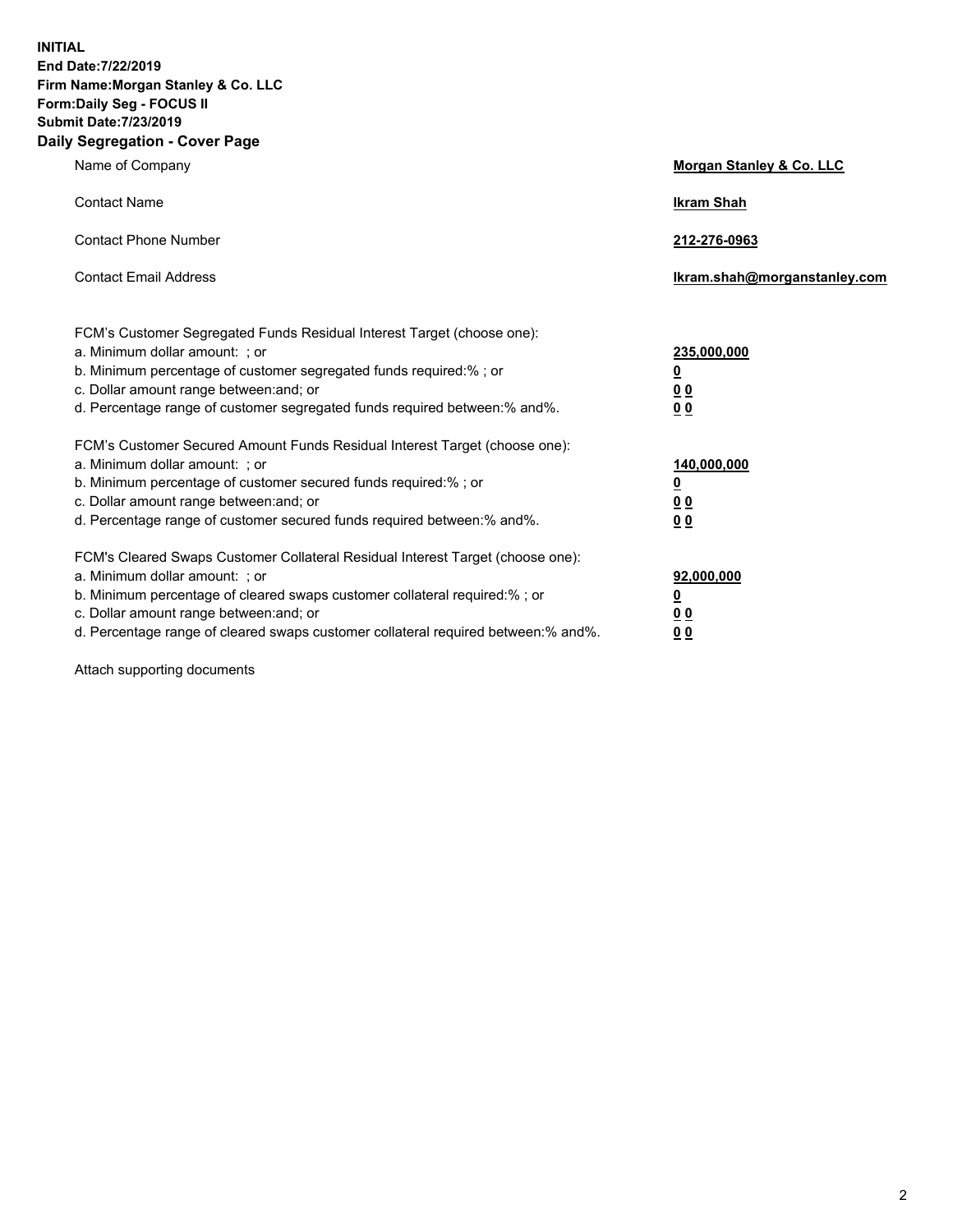## **INITIAL End Date:7/22/2019 Firm Name:Morgan Stanley & Co. LLC Form:Daily Seg - FOCUS II Submit Date:7/23/2019**

## **Daily Segregation - Secured Amounts**

|    | Foreign Futures and Foreign Options Secured Amounts                                         |                                   |
|----|---------------------------------------------------------------------------------------------|-----------------------------------|
|    | Amount required to be set aside pursuant to law, rule or regulation of a foreign            | $0$ [7305]                        |
|    | government or a rule of a self-regulatory organization authorized thereunder                |                                   |
| 1. | Net ledger balance - Foreign Futures and Foreign Option Trading - All Customers             |                                   |
|    | A. Cash                                                                                     | 2,796,422,385 [7315]              |
|    | B. Securities (at market)                                                                   | 2,530,532,723 [7317]              |
| 2. | Net unrealized profit (loss) in open futures contracts traded on a foreign board of trade   | 163,403,626 [7325]                |
| 3. | Exchange traded options                                                                     |                                   |
|    | a. Market value of open option contracts purchased on a foreign board of trade              | 19,340,961 [7335]                 |
|    | b. Market value of open contracts granted (sold) on a foreign board of trade                | -17,168,019 [7337]                |
| 4. | Net equity (deficit) (add lines 1.2. and 3.)                                                | 5,492,531,676 [7345]              |
| 5. | Account liquidating to a deficit and account with a debit balances - gross amount           | 76,041,620 [7351]                 |
|    | Less: amount offset by customer owned securities                                            | -75,210,565 [7352] 831,055 [7354] |
| 6. | Amount required to be set aside as the secured amount - Net Liquidating Equity              | 5,493,362,731 [7355]              |
|    | Method (add lines 4 and 5)                                                                  |                                   |
| 7. | Greater of amount required to be set aside pursuant to foreign jurisdiction (above) or line | 5,493,362,731 [7360]              |
|    | 6.                                                                                          |                                   |
|    | FUNDS DEPOSITED IN SEPARATE REGULATION 30.7 ACCOUNTS                                        |                                   |
| 1. | Cash in banks                                                                               |                                   |
|    | A. Banks located in the United States                                                       | 214,093,179 [7500]                |
|    | B. Other banks qualified under Regulation 30.7                                              | 455,066,542 [7520] 669,159,721    |
|    |                                                                                             | [7530]                            |
| 2. | Securities                                                                                  |                                   |
|    | A. In safekeeping with banks located in the United States                                   | 830,744,474 [7540]                |
|    | B. In safekeeping with other banks qualified under Regulation 30.7                          | 0 [7560] 830,744,474 [7570]       |
| 3. | Equities with registered futures commission merchants                                       |                                   |
|    | A. Cash                                                                                     | 6,556,342 [7580]                  |
|    | <b>B.</b> Securities                                                                        | $0$ [7590]                        |
|    | C. Unrealized gain (loss) on open futures contracts                                         | 553,197 [7600]                    |
|    | D. Value of long option contracts                                                           | $0$ [7610]                        |
|    | E. Value of short option contracts                                                          | 0 [7615] 7,109,539 [7620]         |
| 4. | Amounts held by clearing organizations of foreign boards of trade                           |                                   |
|    | A. Cash                                                                                     | $0$ [7640]                        |
|    | <b>B.</b> Securities                                                                        | $0$ [7650]                        |
|    | C. Amount due to (from) clearing organization - daily variation                             | $0$ [7660]                        |
|    | D. Value of long option contracts                                                           | $0$ [7670]                        |
|    | E. Value of short option contracts                                                          | 0 [7675] 0 [7680]                 |
| 5. | Amounts held by members of foreign boards of trade                                          |                                   |
|    | A. Cash                                                                                     | 2,312,857,435 [7700]              |
|    | <b>B.</b> Securities                                                                        | 1,699,788,249 [7710]              |
|    | C. Unrealized gain (loss) on open futures contracts                                         | 162,850,429 [7720]                |
|    | D. Value of long option contracts                                                           | 19,340,961 [7730]                 |
|    | E. Value of short option contracts                                                          | -17,168,019 [7735] 4,177,669,055  |
|    |                                                                                             | [7740]                            |
| 6. | Amounts with other depositories designated by a foreign board of trade                      | $0$ [7760]                        |
| 7. | Segregated funds on hand                                                                    | $0$ [7765]                        |
| 8. | Total funds in separate section 30.7 accounts                                               | 5,684,682,789 [7770]              |
| 9. | Excess (deficiency) Set Aside for Secured Amount (subtract line 7 Secured Statement         | 191,320,058 [7380]                |
|    | Page 1 from Line 8)                                                                         |                                   |
|    |                                                                                             |                                   |

- 10. Management Target Amount for Excess funds in separate section 30.7 accounts **140,000,000** [7780]
- 11. Excess (deficiency) funds in separate 30.7 accounts over (under) Management Target **51,320,058** [7785]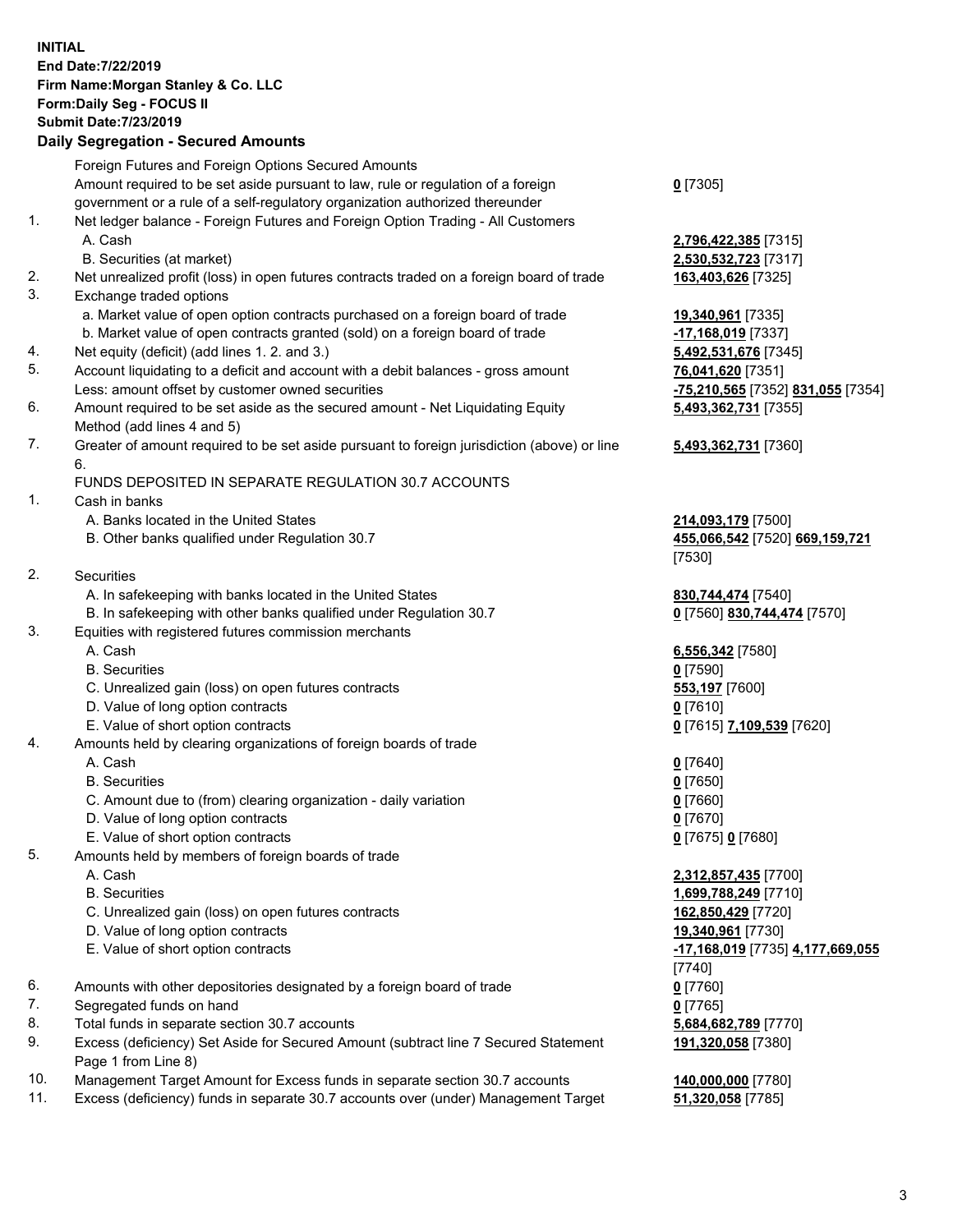**INITIAL End Date:7/22/2019 Firm Name:Morgan Stanley & Co. LLC Form:Daily Seg - FOCUS II Submit Date:7/23/2019 Daily Segregation - Segregation Statement** SEGREGATION REQUIREMENTS(Section 4d(2) of the CEAct) 1. Net ledger balance A. Cash **7,719,150,754** [7010] B. Securities (at market) **6,059,809,096** [7020] 2. Net unrealized profit (loss) in open futures contracts traded on a contract market **3,258,516,779** [7030] 3. Exchange traded options A. Add market value of open option contracts purchased on a contract market **695,191,165** [7032] B. Deduct market value of open option contracts granted (sold) on a contract market **-609,960,041** [7033] 4. Net equity (deficit) (add lines 1, 2 and 3) **17,122,707,753** [7040] 5. Accounts liquidating to a deficit and accounts with debit balances - gross amount **105,800,533** [7045] Less: amount offset by customer securities **-105,708,614** [7047] **91,919** [7050] 6. Amount required to be segregated (add lines 4 and 5) **17,122,799,672** [7060] FUNDS IN SEGREGATED ACCOUNTS 7. Deposited in segregated funds bank accounts A. Cash **4,728,516,997** [7070] B. Securities representing investments of customers' funds (at market) **0** [7080] C. Securities held for particular customers or option customers in lieu of cash (at market) **637,186,355** [7090] 8. Margins on deposit with derivatives clearing organizations of contract markets A. Cash **6,542,501,323** [7100] B. Securities representing investments of customers' funds (at market) **0** [7110] C. Securities held for particular customers or option customers in lieu of cash (at market) **5,422,622,741** [7120] 9. Net settlement from (to) derivatives clearing organizations of contract markets **-16,463,824** [7130] 10. Exchange traded options A. Value of open long option contracts **695,191,165** [7132] B. Value of open short option contracts **-609,960,041** [7133] 11. Net equities with other FCMs A. Net liquidating equity **9,771,464** [7140] B. Securities representing investments of customers' funds (at market) **0** [7160] C. Securities held for particular customers or option customers in lieu of cash (at market) **0** [7170] 12. Segregated funds on hand **0** [7150] 13. Total amount in segregation (add lines 7 through 12) **17,409,366,180** [7180] 14. Excess (deficiency) funds in segregation (subtract line 6 from line 13) **286,566,508** [7190] 15. Management Target Amount for Excess funds in segregation **235,000,000** [7194]

16. Excess (deficiency) funds in segregation over (under) Management Target Amount Excess

**51,566,508** [7198]